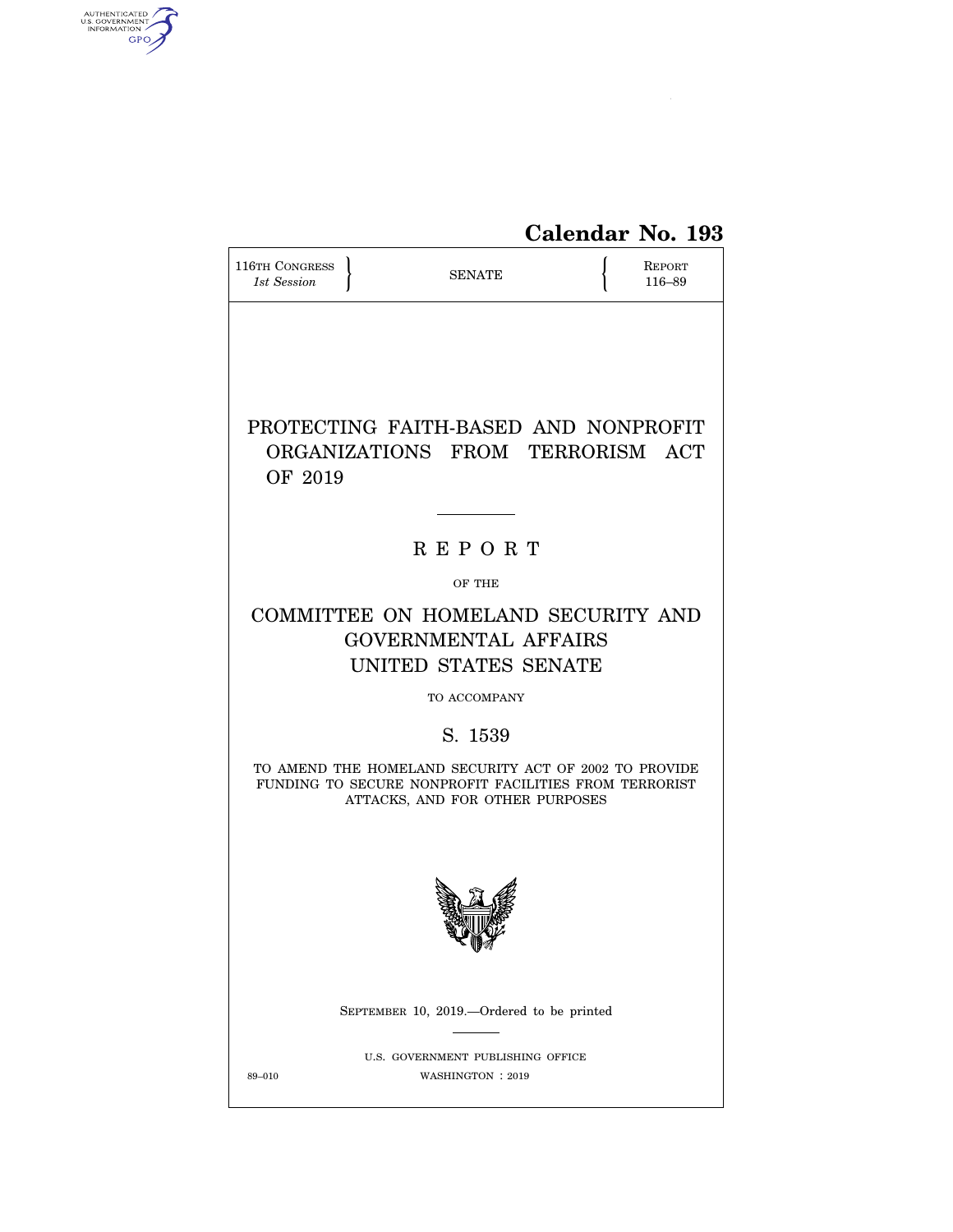## COMMITTEE ON HOMELAND SECURITY AND GOVERNMENTAL AFFAIRS

RON JOHNSON, Wisconsin, *Chairman*  ROB PORTMAN, Ohio RAND PAUL, Kentucky JAMES LANKFORD, Oklahoma MITT ROMNEY, Utah

RICK SCOTT, Florida MICHAEL B. ENZI, Wyoming JOSH HAWLEY, Missouri

GARY C. PETERS, Michigan THOMAS R. CARPER, Delaware MAGGIE HASSAN, New Hampshire KAMALA D. HARRIS, California KYRSTEN SINEMA, Arizona JACKY ROSEN, Nevada

GABRIELLE D'ADAMO SINGER, *Staff Director*  JOSEPH C. FOLIO III, *Chief Counsel*  BARRETT F. PERCIVAL, *Professional Staff Member*  DAVID M. WEINBERG, *Minority Staff Director*  ZACHARY I. SCHRAM, *Minority Chief Counsel*  CHRISTOPHER J. MULKINS, *Minority Professional Staff Member*  LAURA W. KILBRIDE, *Chief Clerk*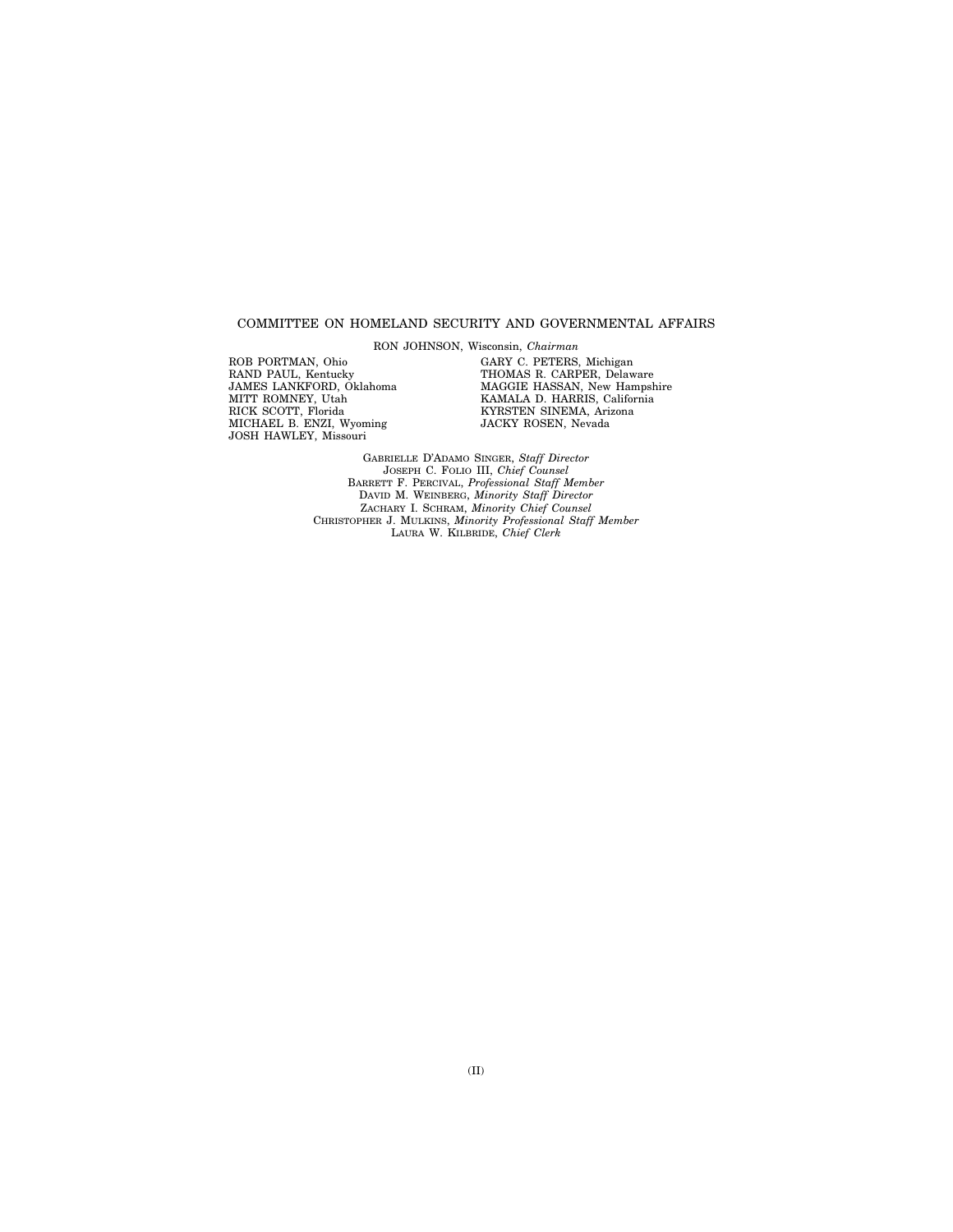# **Calendar No. 193**

116TH CONGRESS **REPORT** 116-89

## PROTECTING FAITH-BASED AND NONPROFIT ORGANIZATIONS FROM TERRORISM ACT OF 2019

SEPTEMBER 10, 2019.—Ordered to be printed

Mr. JOHNSON, from the Committee on Homeland Security and Governmental Affairs, submitted the following

## R E P O R T

## [To accompany S. 1539]

## [Including cost estimate of the Congressional Budget Office]

The Committee on Homeland Security and Governmental Affairs, to which was referred the bill (S. 1539) to amend the Homeland Security Act of 2002 to provide funding to secure nonprofit facilities from terrorist attacks, and for other purposes, having considered the same, reports favorably thereon without amendment and recommends that the bill do pass.

## **CONTENTS**

## I. PURPOSE AND SUMMARY

S. 1539, the Protecting Faith-Based and Nonprofit Organizations From Terrorism Act of 2019, authorizes an existing Department of Homeland Security (DHS) grant program, the Nonprofit Security Grant Program (NSGP). The NSGP provides Federal grant money for nonprofit and faith-based organizations through the state in which the organizations are located to implement security measures against physical and cyberattacks. This bill also increases the amount authorized to be appropriated under the NSGP for appli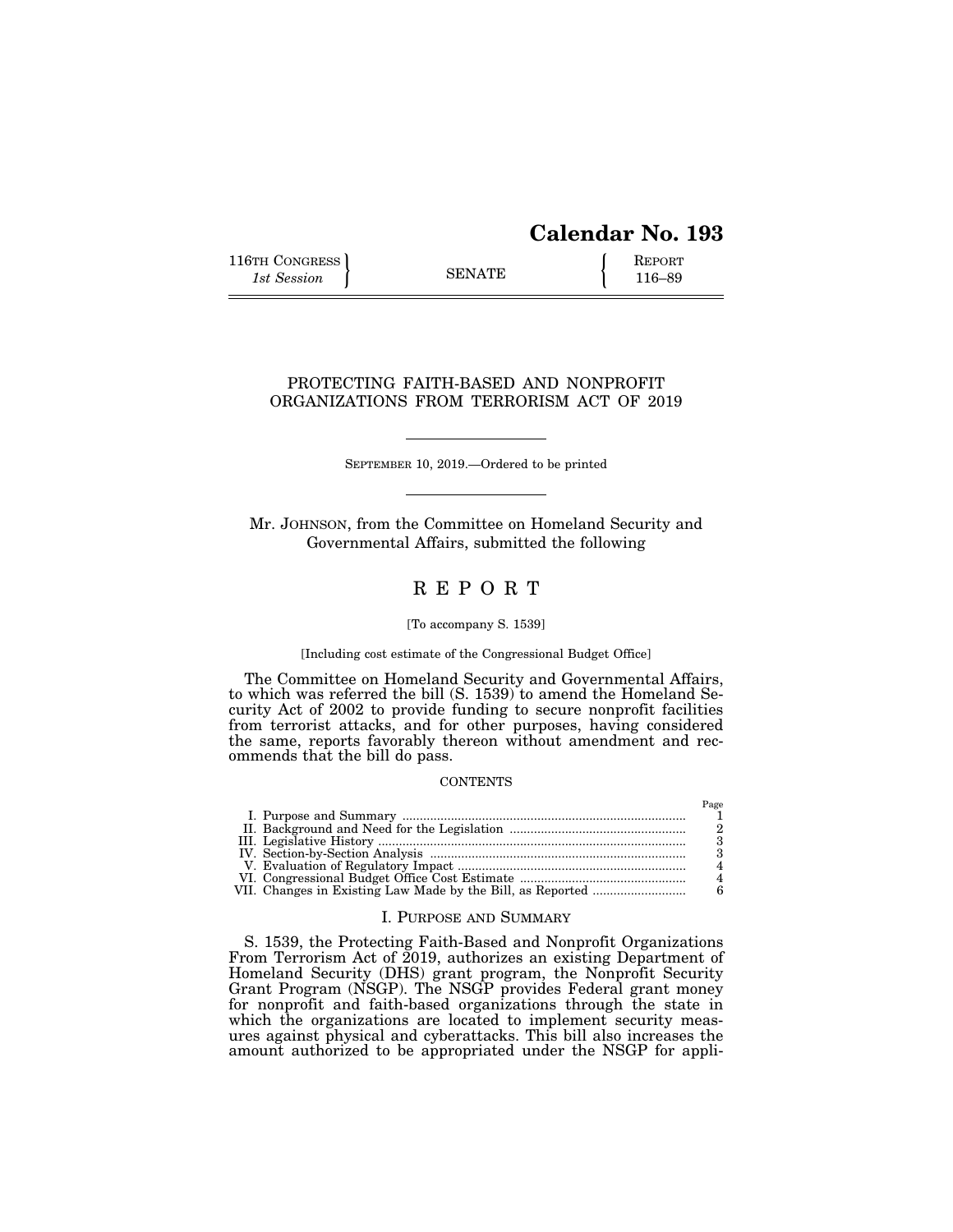cants not located in a designated Urban Area by DHS, thereby increasing the overall NSGP appropriation for each fiscal year (FY) 2020 through 2024 from \$60 million to \$75 million.

## II. BACKGROUND AND THE NEED FOR LEGISLATION

Recent tragic incidents against faith-based institutions and nonprofit organizations highlight the need to ensure that these entities have the resources necessary to protect their communities against violent acts of terrorism. In a February 2019 Joint Intelligence Bulletin (JIB), the Federal Bureau of Investigation (FBI), DHS, and National Counterterrorism Center concluded that acts of domestic terrorism are on the rise.1 The February 2019 JIB noted that since 2017, five incidents targeting racial and religious minority groups resulted in 14 deaths and 12 injuries.2 In October 2018, the country grappled with mass shootings at the Tree of Life Synagogue in Pennsylvania, and a grocery store in Kentucky that killed a total of 13 religious and racial minorities.3 The JIB determined that synagogues, religious and cultural institutions, and nonprofit organizations should remain vigilant against acts of domestic terrorism.4

In his prepared statement before the House Committee on Appropriations, Subcommittee on Commerce, Justice, Science and Related Agencies, Christopher Wray, Director of the FBI, warned of the persistent and growing threat posed by domestic extremists:

Domestic extremist movements collectively pose a steady threat of violence . . . to the United States. The FBI is most concerned about lone offender attacks, primarily shootings, as they have served as the dominant mode for lethal domestic extremist violence. We anticipate law enforcement, racial minorities, and the U.S. government will continue to be significant targets for many domestic extremist movements.5

The NSGP provides resources to nonprofit organizations in both areas that qualify for the State Homeland Security Program (SHSP), and urban areas that qualify for the Urban Area Security Initiative (UASI) program, in order to support physical security enhancements to harden against terrorist threats.<sup>6</sup> The SHSP allows eligible states to receive funding for nonprofits that are not designated by DHS as Urban Areas.

For FY 2019, Congress appropriated \$60 million for the NSGP: \$10 million for those that qualify for the SHSP, and \$50 million for those that qualify for the UASI program.7 In FY 2019, only 21 states have UASI jurisdictions that are eligible for the NSGP fund-

<sup>1</sup> Joint Intelligence Bulletin (IA–32337–19) (Feb. 22, 2019). 2 *Id.* 

<sup>&</sup>lt;sup>3</sup> Campbell Robertson, Christopher Mele & Sabrina Tavernise, 11 Killed in Synagogue Massacre; Suspect Charged With 29 Counts, New York Times (Oct. 27, 2018), https://<br>www.nytimes.com/2018/10/27/us/active-shooter-pittsbur market-is-being-investigated-as-hate-crime. 4 *Id.* 

<sup>5</sup>FBI, Statement for the Record (Apr. 4, 2019), *available at* https://www.fbi.gov/news/testi-

mony/fbi-budget-request-for-fiscal-year-2020. 6FEMA, *Homeland Security Grant Program,* https://www.fema.gov/homeland-security-grant-

program.<br><sup>7</sup> Department of Homeland Security, *DHS Announces Funding Opportunity for Fiscal Year*<br>2019 *Preparedness Grants*, (Apr. 12, 2019), https://www.dhs.gov/news/2019/04/12/dhs-announces-<br>funding-opportunity-fiscal-y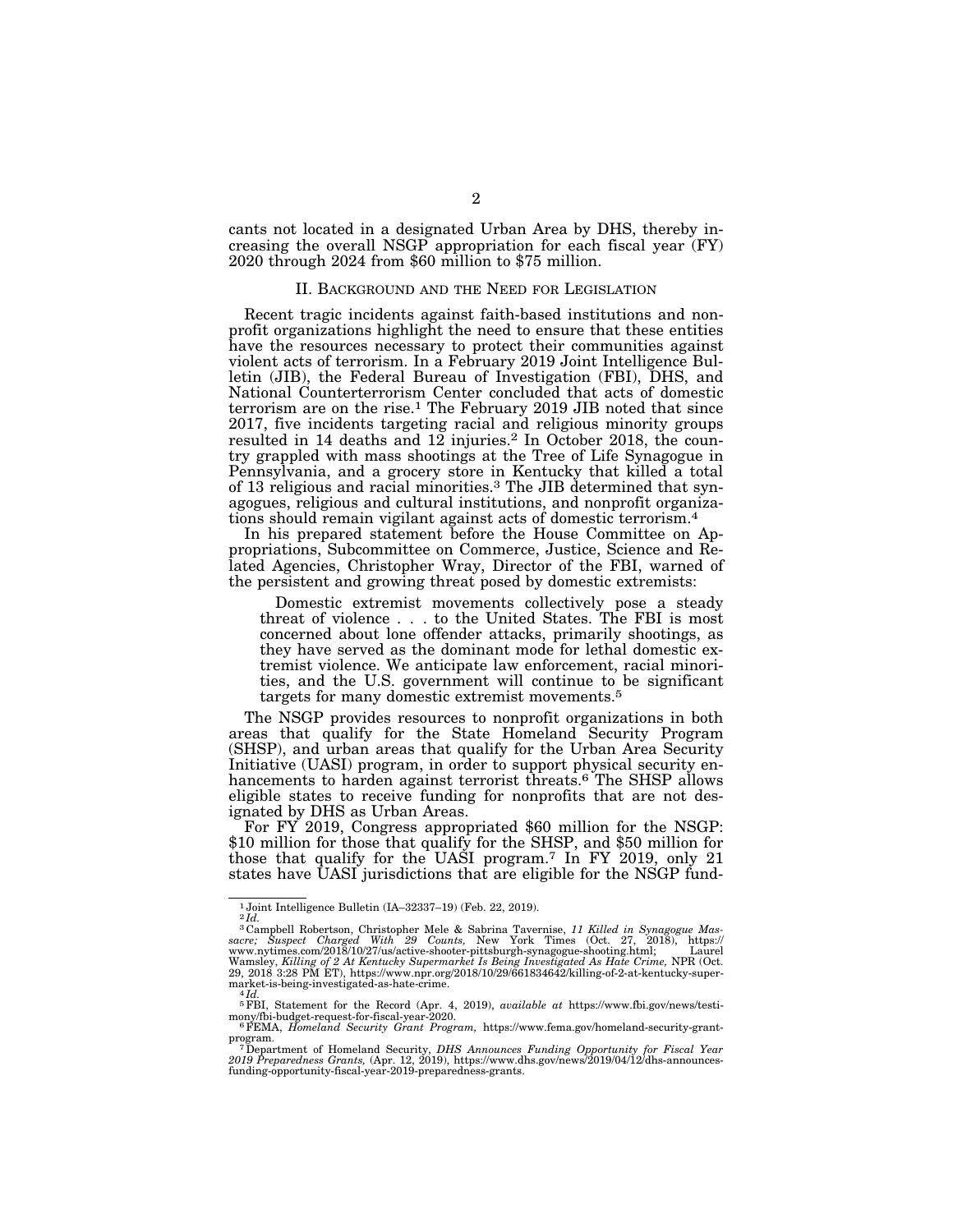ing.8 Accordingly, in FY 2019, \$50 million of the \$60 million in grant funding allocated under NSGP is available to jurisdictions in 21 states.

S. 1539, the Protecting Faith-Based and Nonprofit Organizations From Terrorism Act of 2019, codifies the NSGP and increases the amount authorized to be provided under the SHSP from \$10 to \$25 million, while still authorizing \$50 million for grants for those that qualify for UASI funding. Accordingly, the bill authorizes appropriations for the NSGP to \$75 million, \$15 million over the \$60 million that Congress appropriated for fiscal year 2019. Codifying the NSGP and increasing the individual appropriation for the SHSP ensures that nonprofits outside of UASI-eligible areas facing terrorist threats will have adequate access to resources.

#### III. LEGISLATIVE HISTORY

Senator Rob Portman (R–OH) introduced S. 1539, the Protecting Faith-Based and Nonprofit Organizations From Terrorism Act of 2019, on May 16, 2019, with Senator Gary Peters (D–MI). The bill was referred to the Committee on the Homeland Security and Governmental Affairs. Senators Rosen (D–NV), Gillibrand (D–NY), Casey (D–PA), Warren (D–MA), Hassan (D–NH), Johnson (R–WI), Lankford (R–OK), Blumenthal (D–CT), Tillis (R–NC), Menendez (D–CT), and Cardin (D–MD) later joined as cosponsors.

The Committee considered S. 1539 at a business meeting on June 19, 2019. The bill was ordered reported favorably by voice vote en bloc without amendment. Senators present for the vote were Johnson, Portman, Paul, Lankford, Romney, Scott, Enzi, Hawley, Peters, Carper, Hassan, Sinema, and Rosen.

## IV. SECTION-BY-SECTION ANALYSIS OF THE BILL, AS REPORTED

#### *Section 1. Short title*

This section established that the bill may be cited as the ''Protecting Faith-Based and Nonprofit Organizations From Terrorism Act of 2019.''

## *Section 2. Nonprofit Security Grant Program*

Section 2 subsection (a) inserts a new Section 2009 into the Homeland Security Act of 2002 under subtitle A of title XX.

New section 2009 subsection (a) defines the term ''eligible nonprofit organization'' as one the FEMA Administrator deems at risk of a terrorist attack that is exempt from tax and described as a 501(c)(3).

New section 2009 subsection (b) establishes the NSGP. It provides that the Administrator of FEMA makes the grants available to nonprofit organizations for target hardening and preventative measures to combat physical or cyber terrorist attacks.

New section 2009 subsection (c) details what the NSGP may be used for. The uses include covering the cost of security enhancements and fees for awareness and training.

<sup>8</sup>Dep't of Homeland Sec., Notice of Funding Opportunity (2019), https://www.fema.gov/media-library-data/1555009440678-8c53df465068047205697ceb04ce2be2/ \_2019\_NSGP\_NOFO\_FINAL\_508.pdf.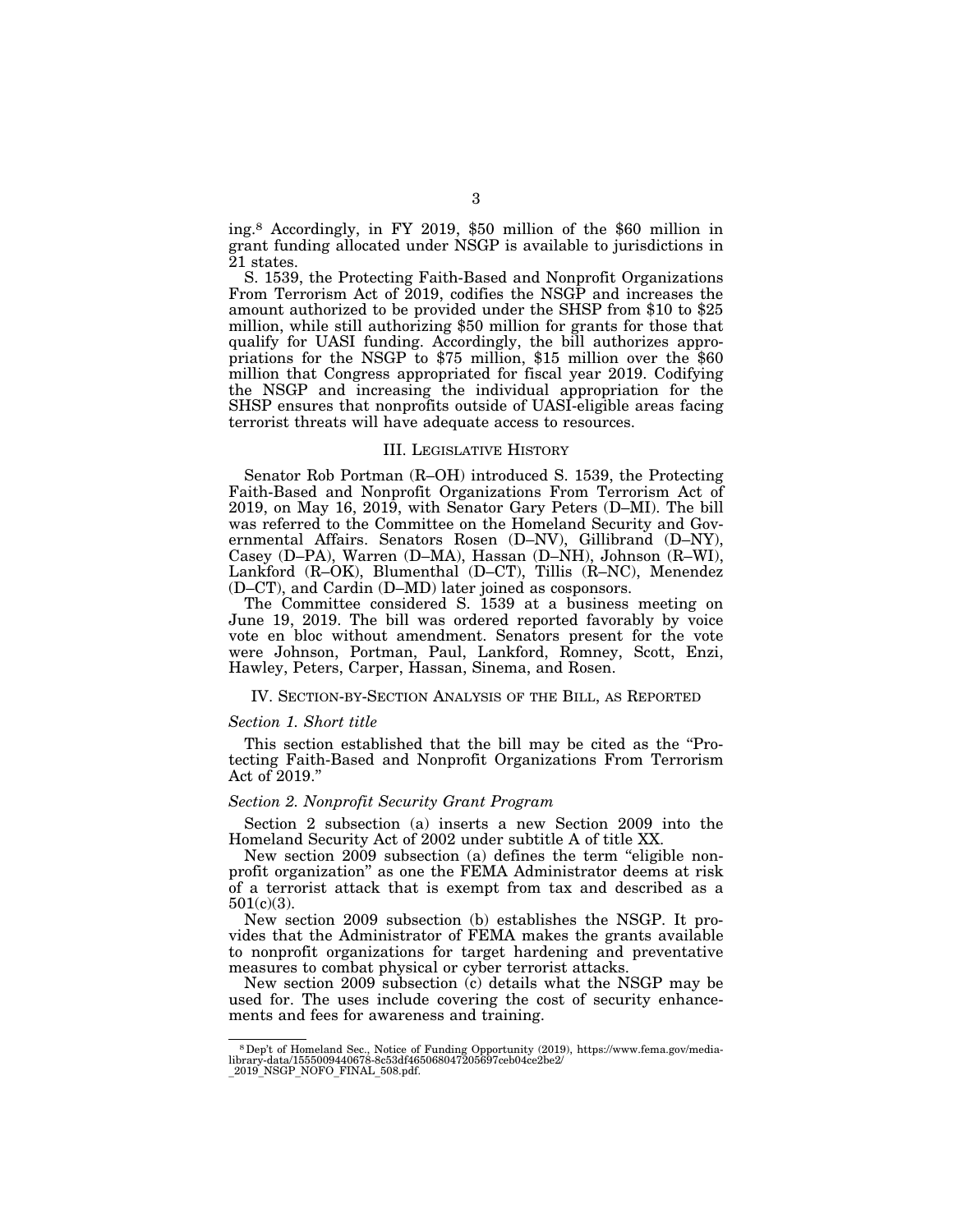New section 2009 subsection (d) states that the FEMA Administrator shall make grants available for a period of not less than three years.

New section 2009 subsection (e) mandates that the Administrator of FEMA for fiscal years 2020 until 2024 submit a report of grant expenditures by each recipient to the Senate Committee on Homeland Security and Governmental Affairs and the House Committee on Homeland Security.

New section 2009 subsection (f) authorizes \$75,000,000 for each fiscal year 2020 until 2024 for the grant program. \$50,000,000 is given to organizations in high-risk urban areas and \$25,000,000 for those not in those areas.

Subsection (b) is a conforming amendment that edits section 2002(a) of the Homeland Security Act of 2002 in order to add in section 2009.

Subsection (c) is a clerical amendment that updates the table of contents in the Homeland Security Act of 2002 in order to add in section 2009.

## V. EVALUATION OF REGULATORY IMPACT

Pursuant to the requirements of paragraph 11(b) of rule XXVI of the Standing Rules of the Senate, the Committee has considered the regulatory impact of this bill and determined that the bill will have no regulatory impact within the meaning of the rules. The Committee agrees with the Congressional Budget Office's statement that the bill contains no intergovernmental or private-sector mandates as defined in the Unfunded Mandates Reform Act (UMRA) and would impose no costs on state, local, or tribal governments.

VI. CONGRESSIONAL BUDGET OFFICE COST ESTIMATE

U.S. CONGRESS, CONGRESSIONAL BUDGET OFFICE, *Washington, DC, July 9, 2019.* 

Hon. RON JOHNSON, *Chairman Committee on Homeland Security and Governmental Affairs, U.S. Senate, Washington, DC.* 

DEAR MR. CHAIRMAN: The Congressional Budget Office has prepared the enclosed cost estimate for S. 1539, the Protecting Faith-Based and Nonprofit Organizations from Terrorism Act of 2019.

If you wish further details on this estimate, we will be pleased to provide them. The CBO staff contact is Jon Sperl.

Sincerely,

PHILLIP L. SWAGEL, *Director.* 

Enclosure.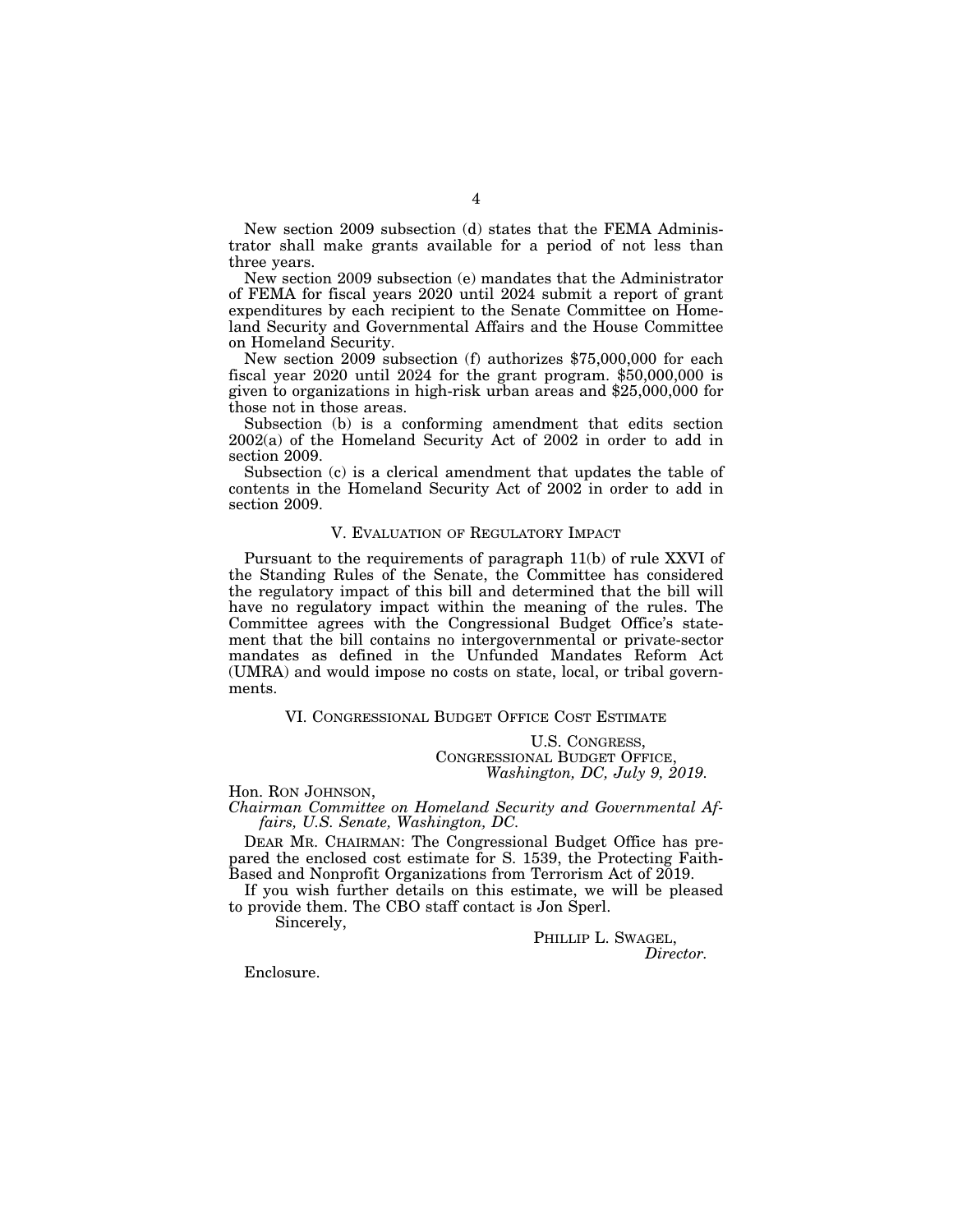| S. 1539, Protecting Faith-Based and Nonprofit Organizations from<br><b>Terrorism Act of 2019</b><br>As ordered reported by the Senate Committee on Homeland Security and Governmental Affairs.<br>on June 19, 2019 |      |                                     |           |  |
|--------------------------------------------------------------------------------------------------------------------------------------------------------------------------------------------------------------------|------|-------------------------------------|-----------|--|
| By Fiscal Year, Millions of Dollars                                                                                                                                                                                | 2019 | 2019-2024                           | 2019-2029 |  |
| <b>Direct Spending (Outlays)</b>                                                                                                                                                                                   |      |                                     | o         |  |
| Revenues                                                                                                                                                                                                           | Ω    | o                                   | o         |  |
| <b>Deficit Effect</b>                                                                                                                                                                                              | n    | Ω                                   | 0         |  |
| <b>Spending Subject to</b><br><b>Appropriation (Outlays)</b>                                                                                                                                                       | n    | 166                                 | 368       |  |
| Statutory pay-as-you-go<br>procedures apply?                                                                                                                                                                       | No.  | Mandate Effects                     |           |  |
| Increases on-budget deficits in any                                                                                                                                                                                |      | Contains intergovernmental mandate? | No.       |  |
| of the four consecutive 10-year<br>periods beginning in 2030?                                                                                                                                                      | No   | Contains private-sector mandate?    | No.       |  |

S. 1539 would authorize the appropriation of \$75 million annually from 2020 through 2024 for the Federal Emergency Management Agency (FEMA) to provide grants to certain nonprofit organizations to enhance security measures aimed at guarding against terrorist attacks. Those measures would include hardening potential targets with physical security and covering the costs of security training for employees. Under the bill, states would administer the grants to the nonprofit organizations. The bill also would require FEMA to report annually to the Congress about the spending of funds provided to recipients.

FEMA currently administers the Nonprofit Security Grant Program and in 2018 allocated funds totaling \$60 million to make grants under that program.

Based on historical spending patterns for the grants made under that program, CBO estimates implementing the bill would cost \$166 million over the 2020–2024 period and \$202million after 2024, assuming appropriation of the authorized amounts.

The costs of the legislation (detailed in Table 1) fall within budget function 450 (community and regional development).

| By fiscal year, millions of dollars- |          |          |          |          |          |               |
|--------------------------------------|----------|----------|----------|----------|----------|---------------|
| 2019                                 | 2020     | 2021     | 2022     | 2023     | 2024     | 2019-<br>2024 |
|                                      | 75<br>C. | 75<br>17 | 75<br>31 | 75<br>49 | 75<br>64 | 375<br>166    |

| TABLE 1.—ESTIMATED INCREASES IN SPENDING SUBJECT TO APPROPRIATION UNDER S. 1539 |  |  |  |  |  |  |  |  |
|---------------------------------------------------------------------------------|--|--|--|--|--|--|--|--|
|---------------------------------------------------------------------------------|--|--|--|--|--|--|--|--|

On July 9, 2019, CBO transmitted a cost estimate for H.R. 2476, the Securing American Non-Profit Organizations Against Terrorism Act of 2019, as passed by the House of Representatives on June 10, 2019. The two pieces of legislation are similar and CBO's estimates of their costs are the same.

The CBO staff contact for this estimate is Jon Sperl. The estimate was reviewed by H. Samuel Papenfuss, Deputy Assistant Director for Budget Analysis.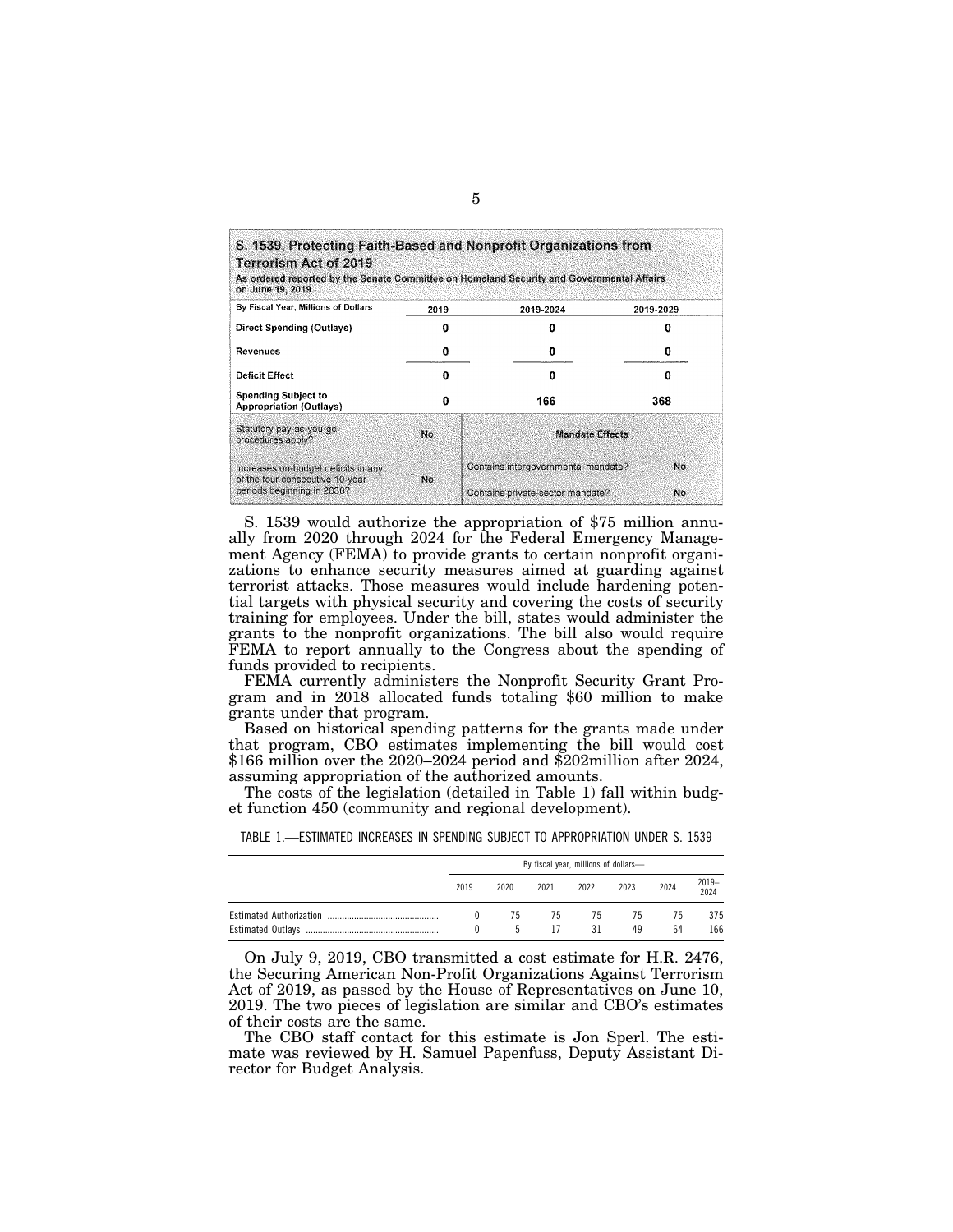VII. CHANGES IN EXISTING LAW MADE BY THE BILL, AS REPORTED

In compliance with paragraph 12 of rule XXVI of the Standing Rules of the Senate, changes in existing law made by the bill, as reported, are shown as follows: (existing law proposed to be omitted is enclosed in brackets, new matter is printed in italic, and existing law in which no change is proposed is shown in roman:

## **HOMELAND SECURITY ACT OF 2002**

\* \* \* \* \* \* \*

**SEC. 1. SHORT TITLE; TABLE OF CONTENTS.** 

\* \* \* \* \* \* \* Sec. 2008. Use of Funds. *Sec. 2009. Nonprofit security grant program.* 

# **TITLE XX—HOMELAND SECURITY GRANTS**

\* \* \* \* \* \* \*

**SEC. 2002. HOMELAND SECURITY GRANT PROGRAMS.** 

(a) GRANTS AUTHORIZED.—The Secretary, through the Administrator, may award grants under [sections 2003 and 2004] *sections 2003, 2004, and 2009* to State, local, and tribal governments.

\* \* \* \* \* \* \*

\* \* \* \* \* \* \*

#### *SEC. 2009. NONPROFIT SECURITY GRANT PROGRAM.*

*(a) DEFINITION.—In this section, the term ''eligible nonprofit organization'' means an organization that is—* 

*(1) described in section 501(c)(3) of the Internal Revenue Code of 1986 and exempt from tax under section 501(a) of such Code; and* 

*(2) determined to be at risk of a terrorist attack by the Administrator.* 

*(b) ESTABLISHMENT.—There is established in the Department a program to be known as the ''Nonprofit Security Grant Program'', under which the Secretary, acting through the Administrator, shall make grants to eligible nonprofit organizations, through the State in which such organizations are located, for target hardening and other security enhancements to protect against terrorist attacks.* 

*(c) PERMITTED USES.—The recipient of a grant under this section may use such grant for any of the following uses:* 

*(1) Target hardening activities, including physical security enhancement equipment and inspection and screening systems.* 

*(2) Fees for security training relating to physical security and cybersecurity, target hardening, terrorism awareness, and employee awareness.* 

*(3) Any other appropriate activity, including cybersecurity resilience activities, as determined by the Administrator.*